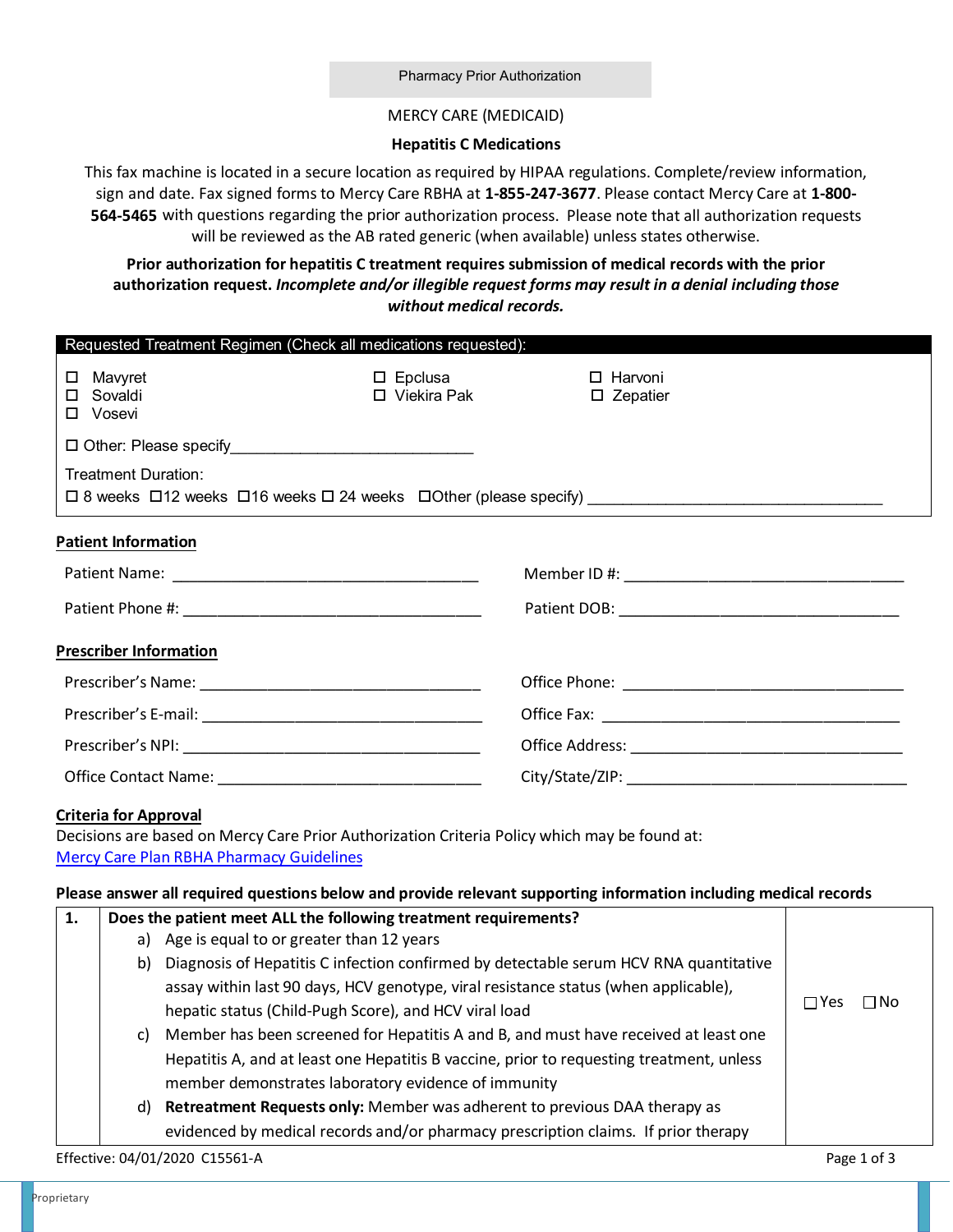|                                                                                                                                  |                                                                                                                                     |                                                      |                        | was discontinued due to adverse effects from DAA, medical records must be provided                                              |                    |                          |                      |                      |  |  |
|----------------------------------------------------------------------------------------------------------------------------------|-------------------------------------------------------------------------------------------------------------------------------------|------------------------------------------------------|------------------------|---------------------------------------------------------------------------------------------------------------------------------|--------------------|--------------------------|----------------------|----------------------|--|--|
|                                                                                                                                  | which documents these adverse effects, and recommendation of discontinuation by                                                     |                                                      |                        |                                                                                                                                 |                    |                          |                      |                      |  |  |
|                                                                                                                                  | treatment provider                                                                                                                  |                                                      |                        |                                                                                                                                 |                    |                          |                      |                      |  |  |
| 2.                                                                                                                               | Is treatment prescribed by, or in consultation with gastroenterologist, hepatologist or                                             |                                                      |                        |                                                                                                                                 |                    |                          |                      |                      |  |  |
|                                                                                                                                  | infectious disease physician?                                                                                                       |                                                      |                        |                                                                                                                                 |                    |                          | $\Box$ Yes $\Box$ No |                      |  |  |
| 3.                                                                                                                               | Does the patient have ANY of the following treatment exclusions?                                                                    |                                                      |                        |                                                                                                                                 |                    |                          |                      |                      |  |  |
|                                                                                                                                  | a) Life expectancy is less than 12 months and cannot be remediated by treating HCV                                                  |                                                      |                        |                                                                                                                                 |                    |                          |                      |                      |  |  |
|                                                                                                                                  | infection, by transplantation, or by other directed therapy                                                                         |                                                      |                        |                                                                                                                                 |                    |                          |                      |                      |  |  |
|                                                                                                                                  | b)                                                                                                                                  |                                                      |                        | Member was non-adherent to initial DAA treatment regimen as evidenced by medical                                                |                    |                          |                      |                      |  |  |
|                                                                                                                                  | C)                                                                                                                                  |                                                      |                        | records and/or pharmacy prescription claims<br>Member declines to participate in a treatment adherence program                  |                    |                          |                      |                      |  |  |
|                                                                                                                                  | d)                                                                                                                                  |                                                      |                        | Member declines to participate in a substance abuse disorder treatment program                                                  |                    |                          |                      |                      |  |  |
|                                                                                                                                  | e)                                                                                                                                  |                                                      |                        | Substance abuse activity within 3 months from date of request for HCV treatment                                                 |                    |                          |                      |                      |  |  |
|                                                                                                                                  | f)                                                                                                                                  |                                                      |                        | History of substance use disorder within past 12 months, without evidence of remission                                          |                    |                          |                      | $\Box$ Yes $\Box$ No |  |  |
|                                                                                                                                  | during most recent 3 months                                                                                                         |                                                      |                        |                                                                                                                                 |                    |                          |                      |                      |  |  |
|                                                                                                                                  | g) Current use of potent P-gp inducer (St. John's wart, rifampin,                                                                   |                                                      |                        |                                                                                                                                 |                    |                          |                      |                      |  |  |
|                                                                                                                                  | carbamazepine, ritonavir, tipranavir, etc.)<br>Retreatment request is for more than one retreatment with a DAA, and requested<br>h) |                                                      |                        |                                                                                                                                 |                    |                          |                      |                      |  |  |
|                                                                                                                                  | retreatment regimen includes more than one DAA                                                                                      |                                                      |                        |                                                                                                                                 |                    |                          |                      |                      |  |  |
|                                                                                                                                  | Direct acting antiviral dosages greater than FDA-approved maximum dosage<br>i)                                                      |                                                      |                        |                                                                                                                                 |                    |                          |                      |                      |  |  |
|                                                                                                                                  | j)                                                                                                                                  |                                                      |                        | Coverage is for greater than duration of treatment outlined in tables within guideline.                                         |                    |                          |                      |                      |  |  |
|                                                                                                                                  | k)                                                                                                                                  |                                                      |                        | Lost or stolen medication, or fraudulent use.                                                                                   |                    |                          |                      |                      |  |  |
|                                                                                                                                  | $\vert$                                                                                                                             |                                                      |                        | Request for Viekira Pak, Mavyret, and Zepatier in members with Child-Pugh B or C                                                |                    |                          |                      |                      |  |  |
|                                                                                                                                  |                                                                                                                                     |                                                      |                        | m) Requests for Zepatier, if NS5A polymorphism testing has not been completed and<br>submitted with prior authorization request |                    |                          |                      |                      |  |  |
|                                                                                                                                  |                                                                                                                                     |                                                      |                        |                                                                                                                                 |                    |                          |                      |                      |  |  |
|                                                                                                                                  | n) Sovaldi used as monotherapy<br>o) Use in combination with other direct-acting antivirals (DAAs) unless indicated                 |                                                      |                        |                                                                                                                                 |                    |                          |                      |                      |  |  |
|                                                                                                                                  | p)                                                                                                                                  |                                                      |                        | Patient has contraindication to any of the agents                                                                               |                    |                          |                      |                      |  |  |
|                                                                                                                                  |                                                                                                                                     | The patient's treatment status (circle one):         |                        |                                                                                                                                 |                    |                          |                      |                      |  |  |
|                                                                                                                                  |                                                                                                                                     | □                                                    | <b>Treatment Naïve</b> | <b>Treatment Experienced</b><br>□                                                                                               |                    | □ Status Post Transplant |                      |                      |  |  |
|                                                                                                                                  |                                                                                                                                     | Prior Hepatitis C Treatments (check all applicable): |                        |                                                                                                                                 |                    |                          |                      |                      |  |  |
| Victrelis $\square$<br>ribavirin $\square$<br>Sovaldi□<br>Harvoni <sub>D</sub><br>Incivek $\square$<br>Olysio□<br>peginterferon□ |                                                                                                                                     | Viekira Pak□                                         |                        |                                                                                                                                 |                    |                          |                      |                      |  |  |
|                                                                                                                                  | Daklinza □                                                                                                                          | Technivie $\square$                                  | Epclusa $\square$      | Viekira XR <b></b> □                                                                                                            | Zepatier $\square$ | Mavyret □                | Vosevi □             |                      |  |  |
| Does prescriber agree to submit required documentation?<br>Yes<br>$\square$ No<br>П.                                             |                                                                                                                                     |                                                      |                        |                                                                                                                                 |                    |                          |                      |                      |  |  |
| HCV viral load laboratory results must be submitted to Contractor/PBM at 12 and 24 weeks post<br>٠                               |                                                                                                                                     |                                                      |                        |                                                                                                                                 |                    |                          |                      |                      |  |  |
| therapy completion to demonstrate Sustained Virologic Response (SVR)                                                             |                                                                                                                                     |                                                      |                        |                                                                                                                                 |                    |                          |                      |                      |  |  |
| ٠                                                                                                                                | Patient readiness has been assessed, and patient attestation of compliance is submitted, and on                                     |                                                      |                        |                                                                                                                                 |                    |                          |                      |                      |  |  |
|                                                                                                                                  | file in member's medical record (prescribers shall use the CSPMP as a tool to aid in review of<br>compliance) $1$                   |                                                      |                        |                                                                                                                                 |                    |                          |                      |                      |  |  |
| ٠                                                                                                                                | Member agrees to complete the regimen and understands the risks of reinfection and other                                            |                                                      |                        |                                                                                                                                 |                    |                          |                      |                      |  |  |
|                                                                                                                                  | contributors to liver disease and/or damage, through a signed attestation                                                           |                                                      |                        |                                                                                                                                 |                    |                          |                      |                      |  |  |
| ш                                                                                                                                | Provider agrees to monitor hemoglobin levels periodically if member is prescribed ribavirin                                         |                                                      |                        |                                                                                                                                 |                    |                          |                      |                      |  |  |

l

<span id="page-1-0"></span> Effective: 04/01/2020 C15561-A Page 2 of 3 1 POST TCN/PC Change Added to require a record of the member's agreement to comply with the treatment